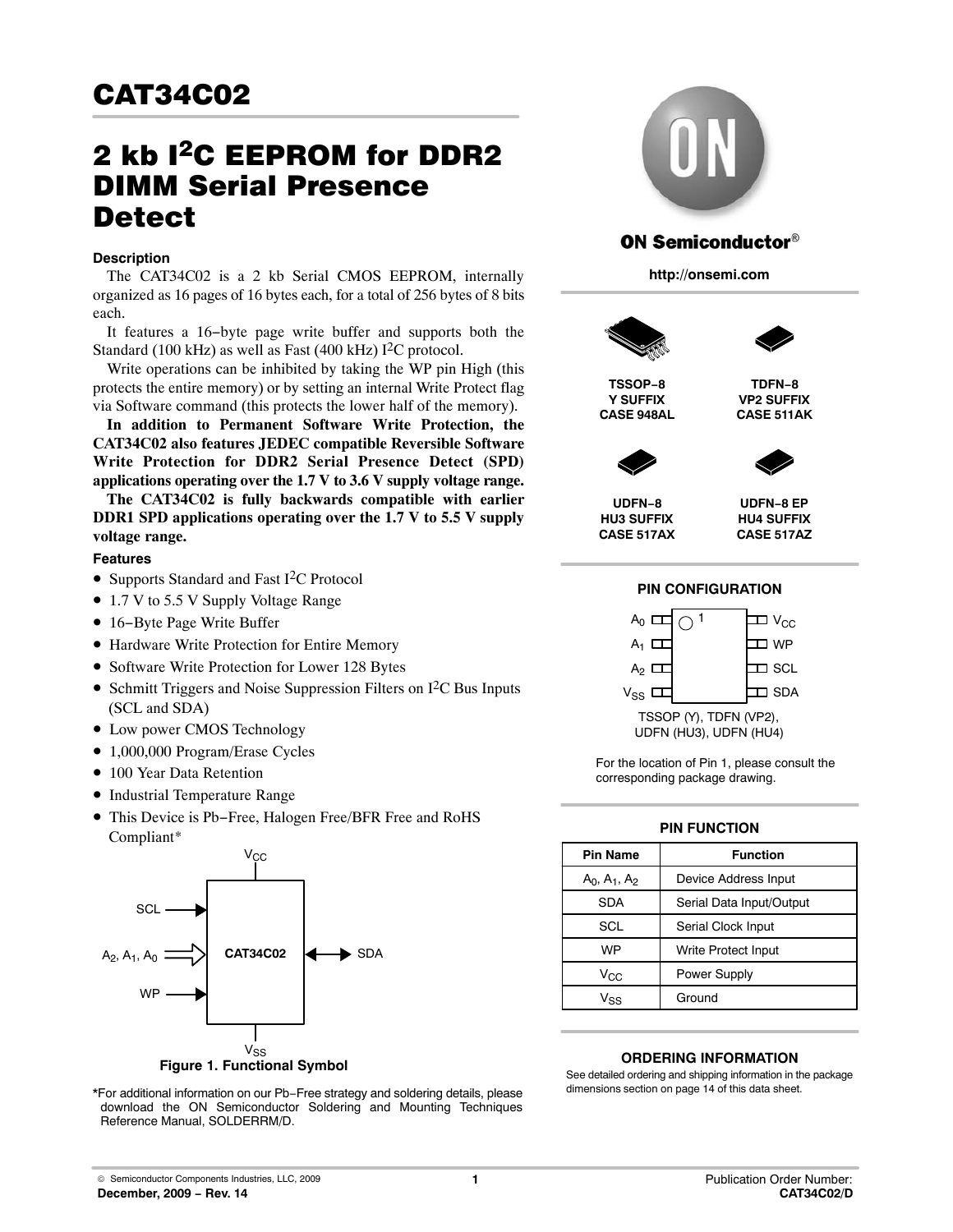#### **Table 1. ABSOLUTE MAXIMUM RATINGS**

| <b>Parameter</b>                                   | Rating            | Unit        |
|----------------------------------------------------|-------------------|-------------|
| <b>Operating Temperature</b>                       | $-45$ to $+130$   | °C          |
| Storage Temperature                                | $-65$ to $+150$   | $^{\circ}C$ |
| Voltage on Any Pin with Respect to Ground (Note 1) | $-0.5$ to $+6.5$  |             |
| Voltage on Pin $A_0$ with Respect to Ground        | $-0.5$ to $+10.5$ |             |

Stresses exceeding Maximum Ratings may damage the device. Maximum Ratings are stress ratings only. Functional operation above the Recommended Operating Conditions is not implied. Extended exposure to stresses above the Recommended Operating Conditions may affect device reliability.

1. The DC input voltage on any pin should not be lower than −0.5 V or higher than V<sub>CC</sub> + 0.5 V. During transitions, the voltage on any pin may undershoot to no less than −1.5 V or overshoot to no more than  $V_{CC}$  + 1.5 V, for periods of less than 20 ns.

#### **Table 2. RELIABILITY CHARACTERISTICS** (Note 2)

| Symbol             | Parameter      | Units    |                       |
|--------------------|----------------|----------|-----------------------|
| $N_{END}$ (Note 3) | Endurance      | .000.000 | Program/ Erase Cycles |
| ł<br>' DR          | Data Retention | 100      | Years                 |

2. These parameters are tested initially and after a design or process change that affects the parameter according to appropriate AEC−Q100 and JEDEC test methods.

3. Page Mode,  $V_{CC} = 5 V$ , 25°C

## **Table 3. D.C. OPERATING CHARACTERISTICS** (V<sub>CC</sub> = 1.7 V to 5.5 V, T<sub>A</sub> = −40°C to +85°C, unless otherwise specified.)

| Symbol          | <b>Parameter</b>          | <b>Test Conditions</b>                              |                     |                     |        |  |  |
|-----------------|---------------------------|-----------------------------------------------------|---------------------|---------------------|--------|--|--|
| $_{\rm{ICC}}$   | <b>Supply Current</b>     | $V_{\rm CC}$ < 3.6 V, f <sub>SCI</sub> = 100 kHz    |                     |                     | mA     |  |  |
|                 |                           | $V_{\text{CC}}$ > 3.6 V, $f_{\text{SCL}}$ = 400 kHz |                     | $\overline{2}$      |        |  |  |
| $I_{\text{SB}}$ | <b>Standby Current</b>    | I/O Pins at GND or $V_{CC}$ , $V_{CC}$ = 1.7 V      |                     |                     | μA     |  |  |
|                 |                           | I/O Pins at GND or $V_{CC}$ , $V_{CC}$ > 1.7 V      |                     | $\overline{2}$      |        |  |  |
| - IL            | I/O Pin Leakage           | Pin at GND or $V_{CC}$                              |                     | $\overline{2}$      | μA     |  |  |
| $V_{IL}$        | Input Low Voltage         |                                                     | $-0.5$              | $0.3 \times V_{CC}$ | $\vee$ |  |  |
| $V_{\text{IH}}$ | Input High Voltage        |                                                     | $0.7 \times V_{CC}$ | $V_{\rm CC}$ + 0.5  |        |  |  |
| V <sub>OL</sub> | <b>Output Low Voltage</b> | $V_{\text{CC}}$ > 2.5 V, $I_{\text{OL}}$ = 3 mA     |                     | 0.4                 |        |  |  |
|                 |                           | $V_{\text{CC}}$ < 2.5 V, $I_{\text{OL}}$ = 1 mA     |                     | 0.2                 |        |  |  |

#### **Table 4. PIN IMPEDANCE CHARACTERISTICS** ( $V_{CC}$  = 1.7 V to 5.5 V, T<sub>A</sub> = −40°C to +85°C, unless otherwise specified.)

| Symbol            | Parameter               | <b>Conditions</b>                             | Max | <b>Units</b> |
|-------------------|-------------------------|-----------------------------------------------|-----|--------------|
| $C_{IN}$ (Note 4) | SDA I/O Pin Capacitance | $V_{IN}$ = 0 V, f = 1.0 MHz, $V_{CC}$ = 5.0 V | 8   | pF           |
|                   | Other Input Pins        |                                               | 6   |              |
| $I_{WP}$ (Note 5) | WP Input Current        | $V_{IN}$ < $V_{IH}$ , $V_{CC}$ = 5.5 V        | 130 | μA           |
|                   |                         | $V_{IN}$ < $V_{IH}$ , $V_{CC}$ = 3.6 V        | 120 |              |
|                   |                         | $V_{IN}$ < $V_{IH}$ , $V_{CC}$ = 1.7 V        | 80  |              |
|                   |                         | $V_{IN}$ > $V_{IH}$                           | ົ   |              |

4. These parameters are tested initially and after a design or process change that affects the parameter according to appropriate AEC−Q100 and JEDEC test methods.

5. When not driven, the WP pin is pulled down to GND internally. For improved noise immunity, the internal pull−down is relatively strong; therefore the external driver must be able to supply the pull−down current when attempting to drive the input HIGH. To conserve power, as the input level exceeds the trip point of the CMOS input buffer (~ 0.5 x V<sub>CC</sub>), the strong pull−down reverts to a weak current source.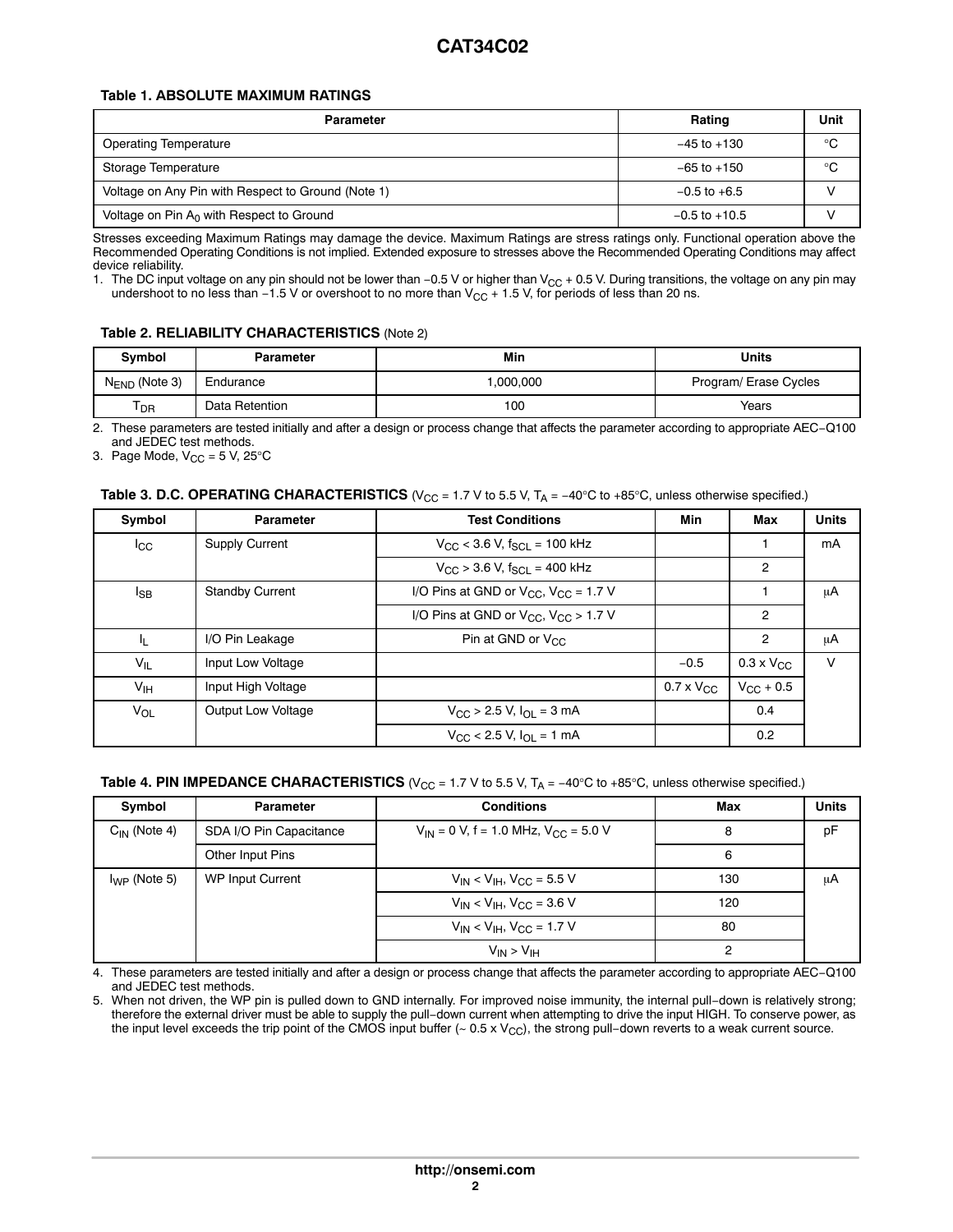|                      |                                            | <b>Standard</b> |            | Fast        |            |              |
|----------------------|--------------------------------------------|-----------------|------------|-------------|------------|--------------|
| Symbol               | <b>Parameter</b>                           | Min             | <b>Max</b> | <b>Min</b>  | <b>Max</b> | <b>Units</b> |
| $F_{SCL}$            | <b>Clock Frequency</b>                     |                 | 100        |             | 400        | kHz          |
| <sup>t</sup> HD:STA  | <b>START Condition Hold Time</b>           | 4               |            | 0.6         |            | μs           |
| t <sub>LOW</sub>     | Low Period of SCL Clock                    | 4.7             |            | 1.3         |            | μs           |
| <sup>t</sup> HIGH    | High Period of SCL Clock                   | 4               |            | 0.6         |            | μs           |
| t <sub>SU:STA</sub>  | <b>START Condition Setup Time</b>          | 4.7             |            | 0.6         |            | μs           |
| <sup>t</sup> HD:DAT  | Data Hold Time                             | 0               |            | $\mathbf 0$ |            | μs           |
| t <sub>SU:DAT</sub>  | Data Setup Time                            | 250             |            | 100         |            | ns           |
| $t_{\rm R}$ (Note 7) | SDA and SCL Rise Time                      |                 | 1000       |             | 300        | ns           |
| $t_F$ (Note 7)       | SDA and SCL Fall Time                      |                 | 300        |             | 300        | ns           |
| t <sub>su:STO</sub>  | STOP Condition Setup Time                  | 4               |            | 0.6         |            | μs           |
| $t_{\text{BUF}}$     | Bus Free Time Between STOP and START       | 4.7             |            | 1.3         |            | μs           |
| t <sub>AA</sub>      | SCL Low to SDA Data Out                    |                 | 3.5        |             | 0.9        | μs           |
| $t_{DH}$             | Data Out Hold Time                         | 100             |            | 100         |            | ns           |
| $T_i$ (Note 7)       | Noise Pulse Filtered at SCL and SDA Inputs |                 | 100        |             | 100        | ns           |
| t <sub>SU:WP</sub>   | WP Setup Time                              | $\mathbf 0$     |            | $\mathbf 0$ |            | μs           |
| <sup>t</sup> HD:WP   | WP Hold Time                               | 2.5             |            | 2.5         |            | μs           |
| t <sub>WR</sub>      | Write Cycle Time                           |                 | 5          |             | 5          | ms           |
| $tp_U$ (Notes 7 & 8) | Power-up to Ready Mode                     |                 | 1          |             | 1          | ms           |

#### **Table 5. A.C. CHARACTERISTICS** ( $V_{CC}$  = 1.7 V to 5.5 V, T<sub>A</sub> = −40°C to +85°C) (Note 6)

6. Test conditions according to "A.C. Test Conditions" table.

7. Tested initially and after a design or process change that affects this parameter.

8.  $t_{PU}$  is the delay between the time  $V_{CC}$  is stable and the device is ready to accept commands.

#### **Table 6. THERMAL CHARACTERISTICS** (Air velocity = 0 m/s, 4 layers PCB) (Notes 9 and 10)

| <b>Part Number</b> | Package      | $\theta$ JA | $\theta$ JC | <b>Units</b>  |
|--------------------|--------------|-------------|-------------|---------------|
| CAT34C02Y          | <b>TSSOP</b> | 64          | 37          | $\degree$ C/W |
| CAT34C02VP2        | <b>TDFN</b>  | 92          | 15          | $\degree$ C/W |
| CAT34C02HU3        | <b>UDFN</b>  | 101         | 18          | $\degree$ C/W |
| CAT34C02HU4        | UDFN         | 101         | 18          | $\degree$ C/W |

9.  $\rm\,T_J$  =  $\rm T_A$  +  $\rm P_D$  \*  $\rm \theta_{JA}$ , where:  $\rm T_J$  is the Junction Temperature,  $\rm T_A$  the Ambient Temperature,  $\rm P_D$  the Power dissipation.

Example: CAT34C02VP2, V $_{\rm CC}$  = 3.0 V, I $_{\rm CCmax}$  = 1 mA, T $_{\rm A}$  = 85°C: T $_{\rm J}$  = 85°C + 3 mW \* 92°C/W = 85.276°C.

10.  $T_J$  =  $T_C$  +  $P_D$  \*  $\theta_{JC}$ , where:  $T_C$  is the Case Temperature, etc.

## **Table 7. A.C. TEST CONDITIONS**

| Input Levels              | 0.2 V <sub>CC</sub> to 0.8 V <sub>CC</sub>                                                                                                                           |
|---------------------------|----------------------------------------------------------------------------------------------------------------------------------------------------------------------|
| Input Rise and Fall Times | $\leq 50$ ns                                                                                                                                                         |
| Input Reference Levels    | 0.3 V <sub>CC</sub> , 0.7 V <sub>CC</sub>                                                                                                                            |
| Output Reference Levels   | $0.5$ V <sub>CC</sub>                                                                                                                                                |
| Output Load               | Current Source: $I_{\text{OI}} = 3 \text{ mA}$ (V <sub>CC</sub> $\geq$ 2.5 V); $I_{\text{OI}} = 1 \text{ mA}$ (V <sub>CC</sub> $\lt$ 2.5 V); C <sub>L</sub> = 100 pF |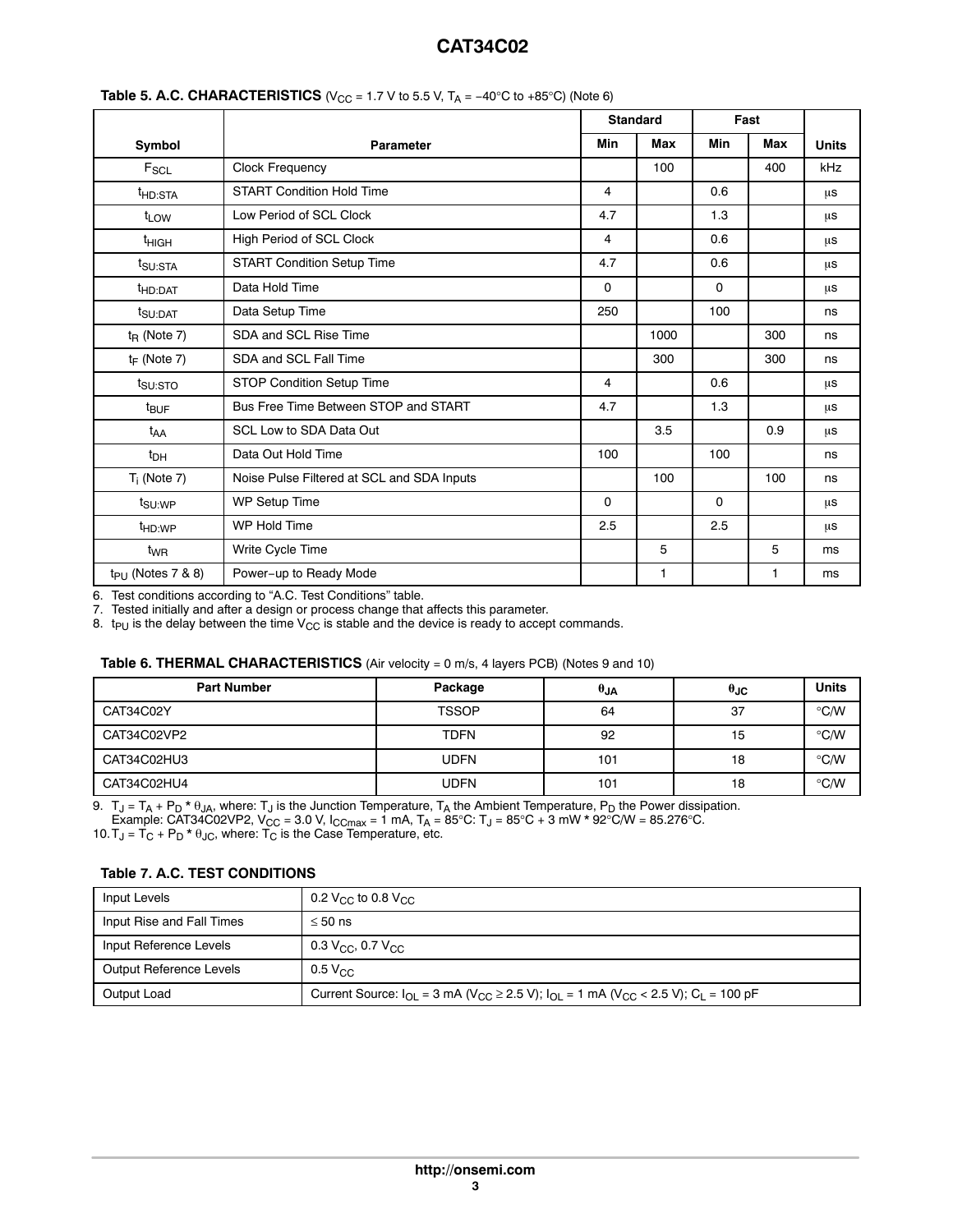## **Power−On Reset (POR)**

The CAT34C02 incorporates Power−On Reset (POR) circuitry which protects the internal logic against powering up in the wrong state.

The CAT34C02 will power up into Standby mode after  $V_{CC}$  exceeds the POR trigger level and will power down into Reset mode when  $V_{CC}$  drops below the POR trigger level. This bi−directional POR feature protects the device against 'brown−out' failure following a temporary loss of power.

## **Pin Description**

**SCL**: The Serial Clock input pin accepts the Serial Clock generated by the Master.

**SDA**: The Serial Data I/O pin receives input data and transmits data stored in EEPROM. In transmit mode, this pin is open drain. Data is acquired on the positive edge, and is delivered on the negative edge of SCL.

 $A_0$ ,  $A_1$  and  $A_2$ : The Address pins accept the device address. These pins have on−chip pull−down resistors.

**WP**: The Write Protect input pin inhibits all write operations, when pulled HIGH. This pin has an on−chip pull−down resistor.

## **Functional Description**

The CAT34C02 supports the Inter−Integrated Circuit  $(1<sup>2</sup>C)$  Bus data transmission protocol, which defines a device that sends data to the bus as a transmitter and a device receiving data as a receiver. Data flow is controlled by a Master device, which generates the serial clock and all START and STOP conditions. The CAT34C02 acts as a Slave device. Master and Slave alternate as either transmitter or receiver. Up to 8 devices may be connected to the bus as determined by the device address inputs  $A_0$ ,  $A_1$ , and  $A_2$ .

## **I 2C Bus Protocol**

The  $I<sup>2</sup>C$  bus consists of two 'wires', SCL and SDA. The two wires are connected to the  $V_{CC}$  supply via pull–up resistors. Master and Slave devices connect to the 2−wire bus via their respective SCL and SDA pins. The transmitting device pulls down the SDA line to 'transmit' a '0' and releases it to 'transmit' a '1'.

Data transfer may be initiated only when the bus is not busy (see A.C. Characteristics).

During data transfer, the SDA line must remain stable while the SCL line is HIGH. An SDA transition while SCL is HIGH will be interpreted as a START or STOP condition (Figure 2).

#### **Start**

The START condition precedes all commands. It consists of a HIGH to LOW transition on SDA while SCL is HIGH. The START acts as a 'wake−up' call to all receivers. Absent a START, a Slave will not respond to commands.

#### **Stop**

The STOP condition completes all commands. It consists of a LOW to HIGH transition on SDA while SCL is HIGH. The STOP starts the internal Write cycle (when following a Write command) or sends the Slave into standby mode (when following a Read command).

## **Device Addressing**

The Master initiates data transfer by creating a START condition on the bus. The Master then broadcasts an 8−bit serial Slave address. The first 4 bits of the Slave address are set to 1010, for normal Read/Write operations (Figure [3](#page-4-0)). The next 3 bits,  $A_2$ ,  $A_1$  and  $A_0$ , select one of 8 possible Slave devices. The last bit,  $R/\overline{W}$ , specifies whether a Read (1) or Write (0) operation is to be performed.

## **Acknowledge**

After processing the Slave address, the Slave responds with an acknowledge (ACK) by pulling down the SDA line during the 9<sup>th</sup> clock cycle (Figure [4\)](#page-4-0). The Slave will also acknowledge the byte address and every data byte presented in Write mode. In Read mode the Slave shifts out a data byte, and then releases the SDA line during the 9<sup>th</sup> clock cycle. If the Master acknowledges the data, then the Slave continues transmitting. The Master terminates the session by not acknowledging the last data byte (NoACK) and by sending a STOP to the Slave. Bus timing is illustrated in Figure [5](#page-4-0).



**Figure 2. Start/Stop Timing**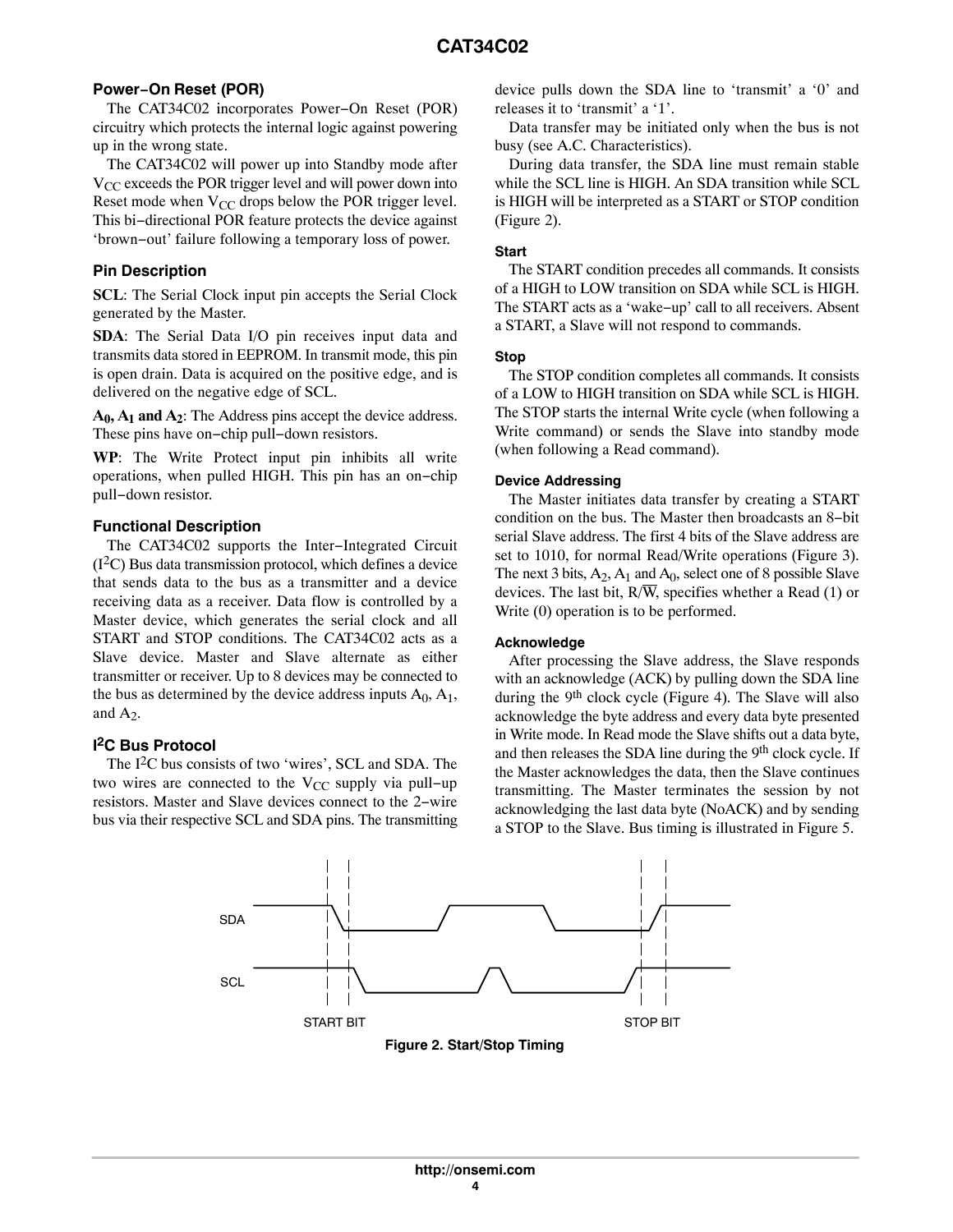

DEVICE ADDRESS



<span id="page-4-0"></span>



## **Write Operations**

#### **Byte Write**

In Byte Write mode the Master sends a START, followed by Slave address, byte address and data to be written (Figure [6\)](#page-5-0). The Slave acknowledges all 3 bytes, and the Master then follows up with a STOP, which in turn starts the internal Write operation (Figure [7](#page-5-0)). During internal Write, the Slave will not acknowledge any Read or Write request from the Master.

#### **Page Write**

The CAT34C02 contains 256 bytes of data, arranged in 16 pages of 16 bytes each. A page is selected by the 4 most significant bits of the address byte following the Slave address, while the 4 least significant bits point to the byte within the page. Up to 16 bytes can be written in one Write cycle (Figure [8](#page-5-0)).

The internal byte address counter is automatically incremented after each data byte is loaded. If the Master transmits more than 16 data bytes, then earlier bytes will be overwritten by later bytes in a 'wrap−around' fashion (within the selected page). The internal Write cycle starts immediately following the STOP.

## **Acknowledge Polling**

Acknowledge polling can be used to determine if the CAT34C02 is busy writing or is ready to accept commands. Polling is implemented by interrogating the device with a 'Selective Read' command (see READ OPERATIONS).

The CAT34C02 will not acknowledge the Slave address, as long as internal Write is in progress.

## **Delivery State**

The CAT34C02 is shipped 'unprotected', i.e. neither SWP flag is set. The entire 2 kb memory is erased, i.e. all bytes are FFh.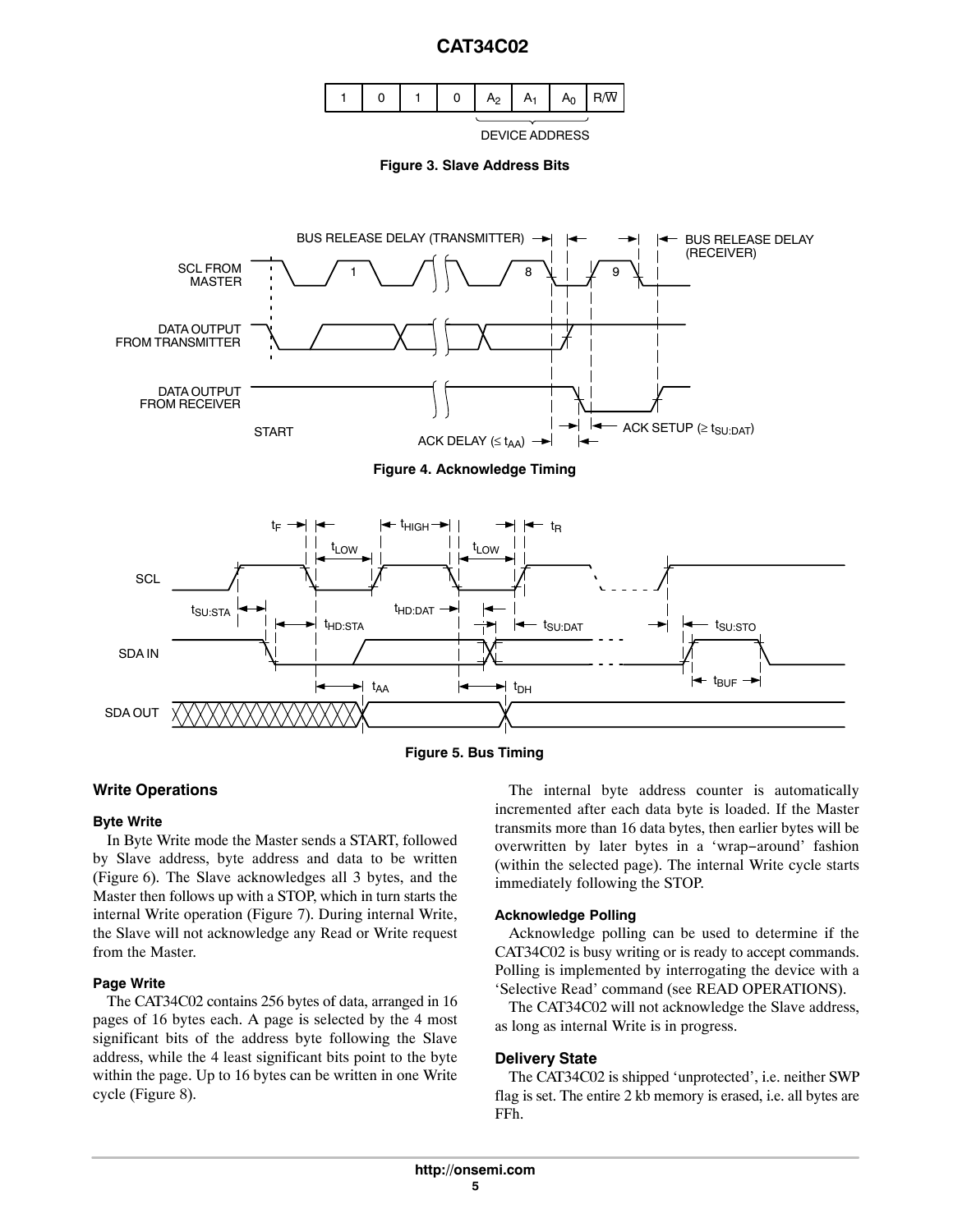<span id="page-5-0"></span>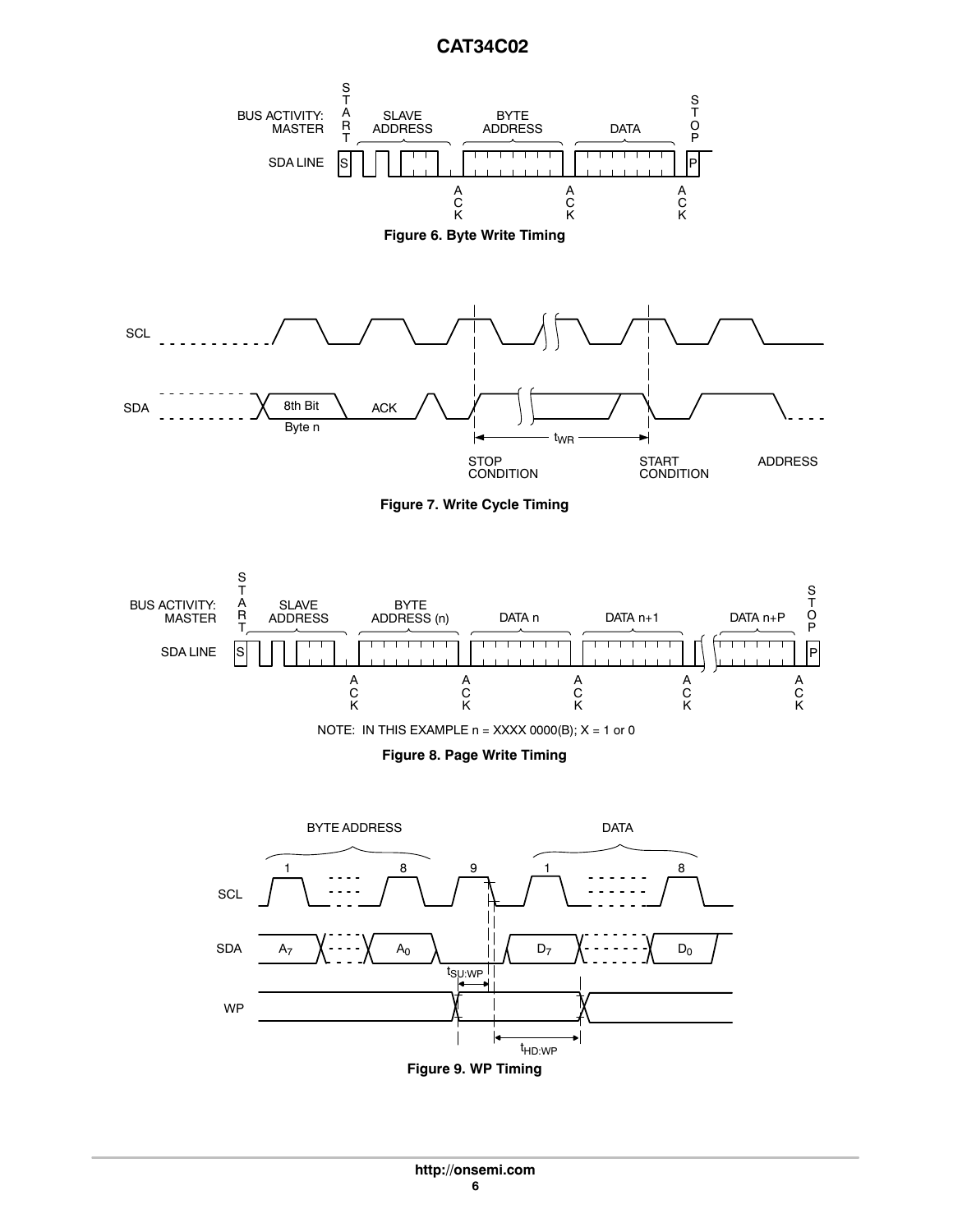## **Read Operations**

#### **Immediate Address Read**

In standby mode, the CAT34C02 internal address counter points to the data byte immediately following the last byte accessed by a previous operation. If that 'previous' byte was the last byte in memory, then the address counter will point to the 1st memory byte, etc.

When, following a START, the CAT34C02 is presented with a Slave address containing a '1' in the  $R/\overline{W}$  bit position (Figure 10), it will acknowledge  $(ACK)$  in the 9<sup>th</sup> clock cycle, and will then transmit data being pointed at by the internal address counter. The Master can stop further transmission by issuing a NoACK, followed by a STOP condition.

## **Selective Read**

The Read operation can also be started at an address different from the one stored in the internal address counter.

The address counter can be initialized by performing a 'dummy' Write operation (Figure 11). Here the START is followed by the Slave address (with the  $R/\overline{W}$  bit set to '0') and the desired byte address. Instead of following up with data, the Master then issues a 2nd START, followed by the 'Immediate Address Read' sequence, as described earlier.

## **Sequential Read**

If the Master acknowledges the  $1<sup>st</sup>$  data byte transmitted by the CAT34C02, then the device will continue transmitting as long as each data byte is acknowledged by the Master (Figure 12). If the end of memory is reached during sequential Read, then the address counter will 'wrap−around' to the beginning of memory, etc. Sequential Read works with either 'Immediate Address Read' or 'Selective Read', the only difference being the starting byte address.

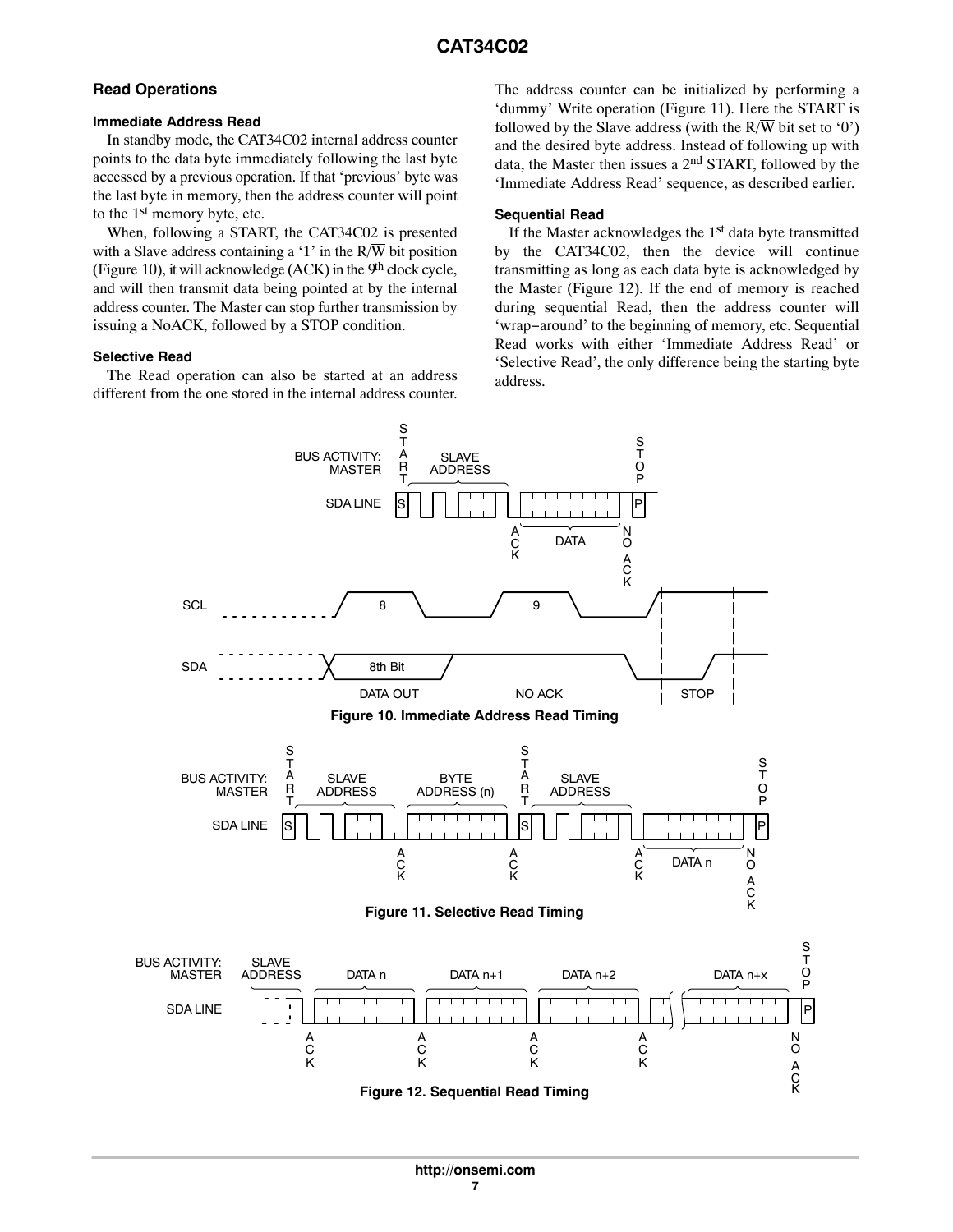## **Software Write Protection**

The lower half of memory (first 128 bytes) can be protected against Write requests by setting one of two Software Write Protection (SWP) flags.

The Permanent Software Write Protection (PSWP) flag can be set or read while all address pins are at regular CMOS levels (GND or  $V_{CC}$ ), whereas the very high voltage  $V_{HV}$ must be present on address pin  $A_0$  to set, clear or read the Reversible Software Write Protection (**RSWP**) flag. The D.C. OPERATING CONDITIONS for RSWP operations are shown in Table 8.

The SWP commands are listed in Table [9](#page-8-0). All commands are preceded by a START and terminated with a STOP, following the ACK or NoACK from the CAT34C02. All SWP related Slave addresses use the pre−amble: 0110 (6h), instead of the regular 1010 (Ah) used for memory access. For **PSWP** commands, the three address pins can be at any logic level, whereas for **RSWP** commands the address pins must be at pre–assigned logic levels.  $V_{HV}$  is interpreted as logic '1'. The  $V_{HV}$  condition must be established on pin  $A_0$ before the START and maintained just beyond the STOP. Otherwise an RSWP request could be interpreted by the CAT34C02 as a PSWP request.

The SWP Slave addresses follow the standard  $I<sup>2</sup>C$ convention, i.e. to read the state of the SWP flag, the LSB of the Slave address must be '1', and to set or clear a flag, it must be '0'. For Write commands a dummy byte address and dummy data byte must be provided (Figure [14\)](#page-8-0). In contrast to a regular memory Read, a SWP Read does not return Data. Instead the CAT34C02 will respond with NoACK if the flag

is set and with ACK if the flag is not set. Therefore, the Master can immediately follow up with a STOP, as there is no meaningful data following the ACK interval (Figure [15](#page-8-0)).

## **Hardware Write Protection**

With the WP pin held HIGH, the entire memory, as well as the SWP flags are protected against Write operations, see Memory Protection Map below. If the WP pin is left floating or is grounded, it has no impact on the operation of the CAT34C02.

The state of the WP pin is strobed on the last falling edge of SCL immediately preceding the first data byte (Figure [9](#page-5-0)). If the WP pin is HIGH during the strobe interval, the CAT34C02 will not acknowledge the data byte and the Write request will be rejected.



**Figure 13. Memory Protection Map**

|  |  |  | Table 8. RSWP D.C. OPERATING CONDITIONS (Note 11) |  |  |
|--|--|--|---------------------------------------------------|--|--|
|--|--|--|---------------------------------------------------|--|--|

| Symbol              | <b>Parameter</b>                                      | <b>Test Conditions</b>          | Min | Max | Units |
|---------------------|-------------------------------------------------------|---------------------------------|-----|-----|-------|
| $\Delta V_{\rm HV}$ | $A_0$ Overdrive ( $V_{\text{HV}}$ – $V_{\text{CC}}$ ) | 1.7 V < V <sub>CC</sub> < 3.6 V | 4.8 |     |       |
| <b>HVD</b>          | $A0$ High Voltage Detector Current                    |                                 |     | 0.1 | mA    |
| $V_{HV}$            | $A_0$ Very High Voltage                               |                                 |     | 10  |       |
| <b>IHV</b>          | $A_0$ Input Current @ $V_{HV}$                        |                                 |     |     | mA    |

11. To prevent damaging the CAT34C02 while applying  $V_{H/V}$ , it is strongly recommended to limit the power delivered to pin  $A_0$ , by inserting a series resistor (> 1.5 kΩ) between the supply and the input pin. The resistance is only limited by the combination of V<sub>HV</sub> and maximum I<sub>HVD</sub>. While the resistor can be omitted if  $V_{HV}$  is clamped well below 10 V, it nevertheless provides simple protection against EOS events. As an example:  $V_{CC} = 1.7$  V,  $V_{H,V} = 8$  V,  $1.5$  k $\Omega$  < R<sub>S</sub> < 15 k $\Omega$ .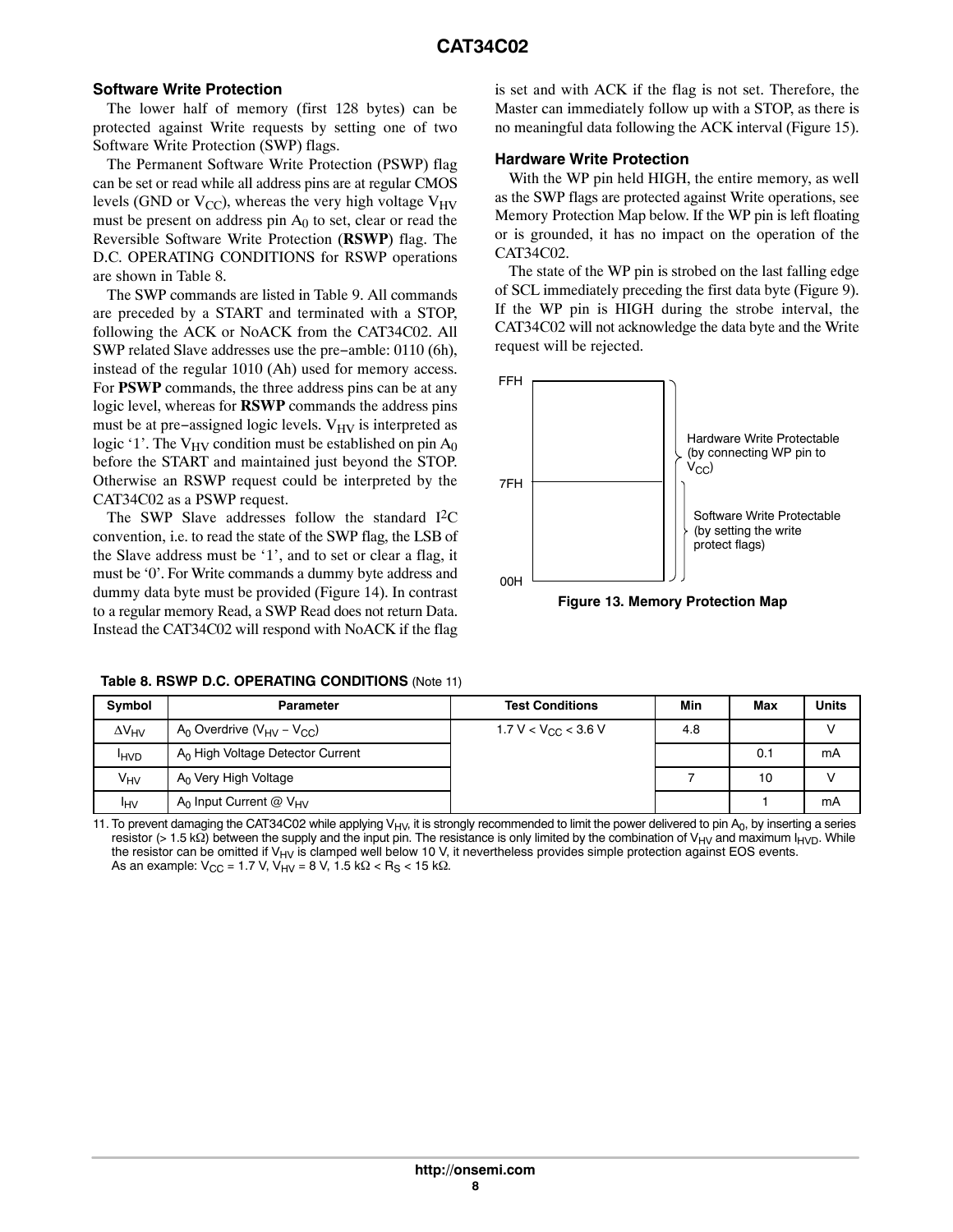## <span id="page-8-0"></span>**Table 9. SWP COMMANDS**

| <b>Action</b>             |                   | <b>Control Pin Levels</b><br>(Note 12) |                |                       | <b>Flag State</b><br>(Note 13) |             |                |                | <b>Slave Address</b> |                |              |           | <b>ACK</b>  | <b>Address</b> | <b>ACK</b>  | Data      | <b>ACK</b> | Write |
|---------------------------|-------------------|----------------------------------------|----------------|-----------------------|--------------------------------|-------------|----------------|----------------|----------------------|----------------|--------------|-----------|-------------|----------------|-------------|-----------|------------|-------|
|                           | <b>WP</b>         | A <sub>2</sub>                         | A <sub>1</sub> | $A_0$                 | <b>PSWP</b>                    | <b>RSWP</b> | $b_7$ to $b_4$ | b <sub>3</sub> | b <sub>2</sub>       | b <sub>1</sub> | $b_0$        | ?         | <b>Byte</b> | ?              | <b>Byte</b> | ?         | Cycle      |       |
|                           | X                 | A <sub>2</sub>                         | A <sub>1</sub> | A <sub>0</sub>        | ۴                              | X           |                | A <sub>2</sub> | $A_1$                | A <sub>0</sub> | X            | <b>No</b> |             |                |             |           |            |       |
| <b>Set</b>                | <b>GND</b>        | A <sub>2</sub>                         | A <sub>1</sub> | A <sub>0</sub>        | $\mathbf 0$                    | X           |                | A <sub>2</sub> | $A_1$                | A <sub>0</sub> | $\mathbf{0}$ | Yes       | X           | Yes            | X           | Yes       | Yes        |       |
| <b>PSWP</b>               | Vcc               | A <sub>2</sub>                         | $A_1$          | $A_0$                 | 0                              | X           |                | A <sub>2</sub> | $A_1$                | $A_0$          | $\mathbf{0}$ | Yes       | X           | Yes            | X           | <b>No</b> | No         |       |
|                           | X                 | A <sub>2</sub>                         | $A_1$          | $A_0$                 | $\mathbf 0$                    | X           |                | A <sub>2</sub> | $A_1$                | A <sub>0</sub> |              | Yes       |             |                |             |           |            |       |
|                           | X                 | <b>GND</b>                             | <b>GND</b>     | VHV                   | 1                              | X           |                | 0              | 0                    |                | X            | <b>No</b> |             |                |             |           |            |       |
|                           | X                 | <b>GND</b>                             | <b>GND</b>     | $V_{\text{HV}}$       | $\Omega$                       | 1           |                | $\Omega$       | 0                    | 1              | X            | <b>No</b> |             |                |             |           |            |       |
| <b>Set</b><br><b>RSWP</b> | <b>GND</b>        | <b>GND</b>                             | <b>GND</b>     | <b>V<sub>HV</sub></b> | $\Omega$                       | $\mathbf 0$ | 0110           | $\Omega$       | 0                    |                | 0            | Yes       | X           | Yes            | X           | Yes       | Yes        |       |
|                           | $\mathsf{V_{CC}}$ | <b>GND</b>                             | <b>GND</b>     | VHV                   | $\mathbf 0$                    | 0           |                | 0              | 0                    | 1              | 0            | Yes       | X           | Yes            | X           | No        | <b>No</b>  |       |
|                           | X                 | <b>GND</b>                             | <b>GND</b>     | $V_{\text{HV}}$       | $\mathbf 0$                    | 0           |                | $\Omega$       | 0                    | 1              |              | Yes       |             |                |             |           |            |       |
|                           | X                 | <b>GND</b>                             | $V_{\rm CC}$   | <b>V<sub>HV</sub></b> |                                | X           |                | $\Omega$       |                      |                | X            | <b>No</b> |             |                |             |           |            |       |
| Clear                     | <b>GND</b>        | <b>GND</b>                             | $V_{\rm CC}$   | $V_{\text{HV}}$       | $\mathbf 0$                    | X           |                | 0              |                      | 1              | 0            | Yes       | X           | <b>Yes</b>     | X           | Yes       | Yes        |       |
| <b>RSWP</b>               | Vcc               | <b>GND</b>                             | $V_{\rm CC}$   | VHV                   | $\Omega$                       | X           |                | $\Omega$       |                      | 1              | 0            | Yes       | X           | Yes            | X           | <b>No</b> | <b>No</b>  |       |
|                           | X                 | <b>GND</b>                             | $V_{\rm CC}$   | V <sub>HV</sub>       | 0                              | X           |                | 0              |                      |                |              | Yes       |             |                |             |           |            |       |

12. Here  $A_2$ ,  $A_1$  and  $A_0$  are either at  $V_{CC}$  or GND.<br>13. 1 stands for 'Set', 0 stands for 'Not Set', X stands for 'don't care'.







**Figure 15. Software Write Protect (Read)**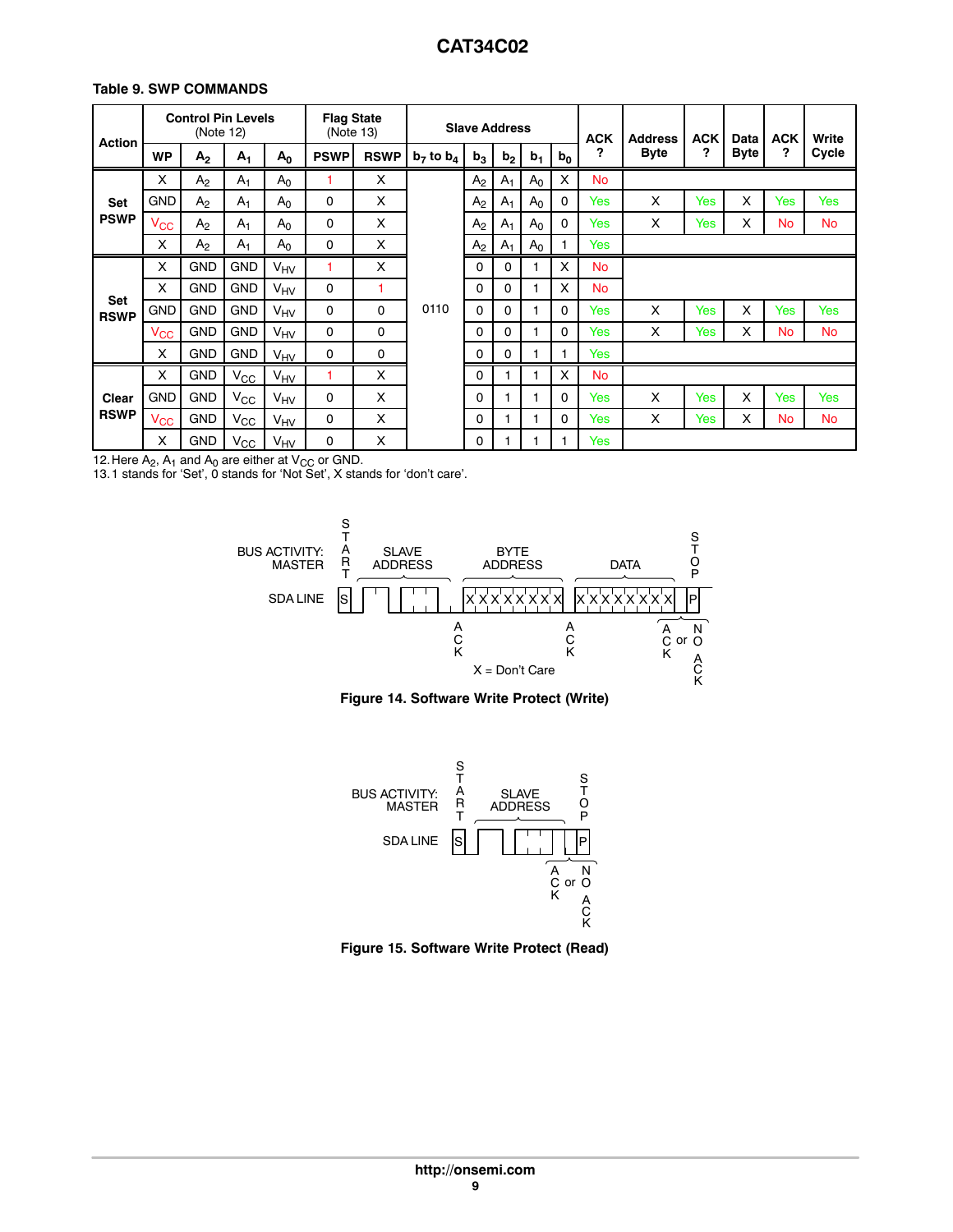## **PACKAGE DIMENSIONS**

**TSSOP8, 4.4x3** CASE 948AL−01 ISSUE O



| <b>SYMBOL</b>  | <b>MIN</b> | <b>NOM</b> | <b>MAX</b>  |
|----------------|------------|------------|-------------|
| Α              |            |            | 1.20        |
| A <sub>1</sub> | 0.05       |            | 0.15        |
| A2             | 0.80       | 0.90       | 1.05        |
| b              | 0.19       |            | 0.30        |
| с              | 0.09       |            | 0.20        |
| D              | 2.90       | 3.00       | 3.10        |
| E              | 6.30       | 6.40       | 6.50        |
| E <sub>1</sub> | 4.30       | 4.40       | 4.50        |
| е              |            | 0.65 BSC   |             |
| L              |            | 1.00 REF   |             |
| L1             | 0.50       | 0.60       | 0.75        |
| θ              | 0°         |            | $8^{\circ}$ |

**TOP VIEW**





## **Notes:**

(1) All dimensions are in millimeters. Angles in degrees.

(2) Complies with JEDEC MO-153.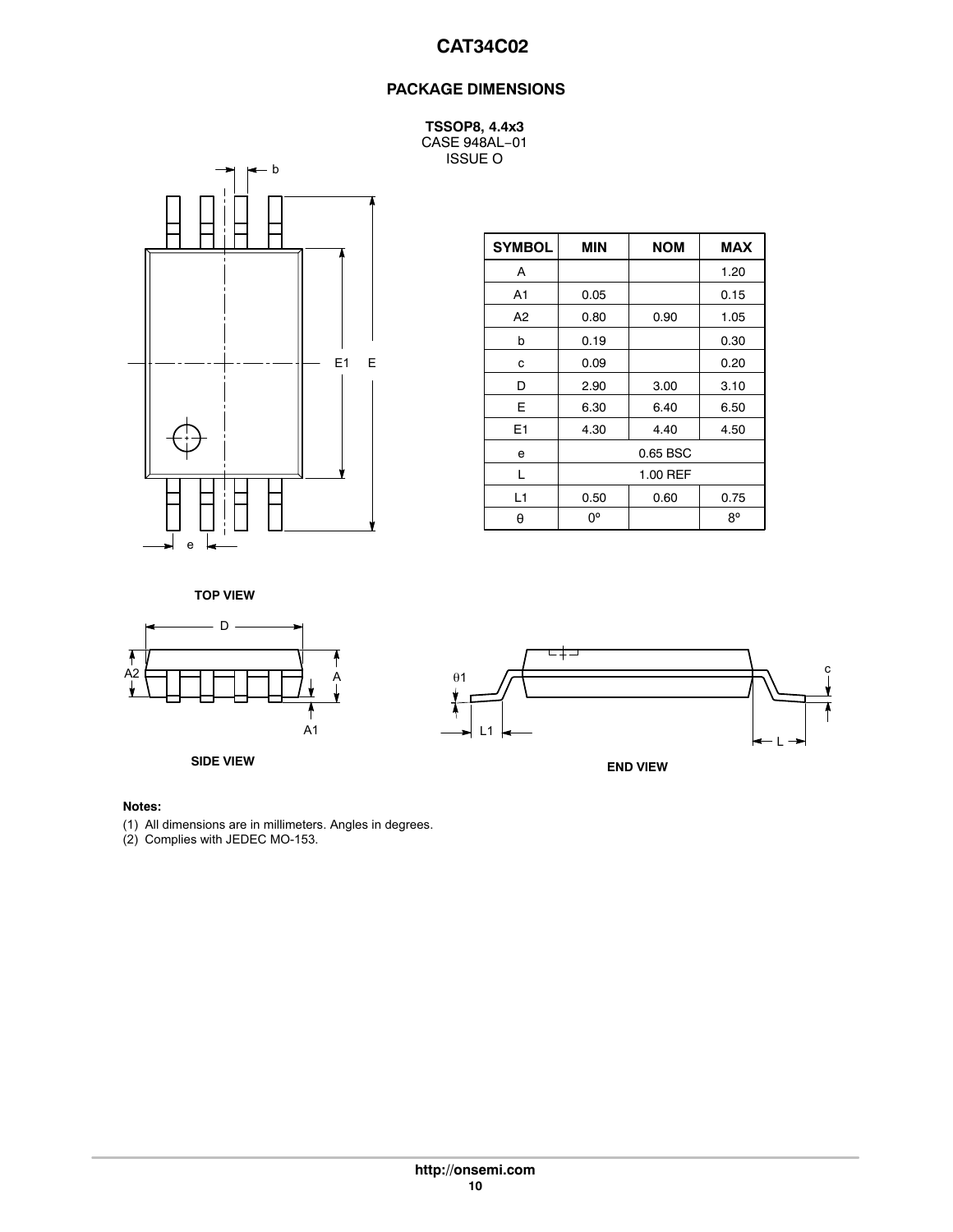## **PACKAGE DIMENSIONS**

**TDFN8, 2x3** CASE 511AK−01 ISSUE A







| <b>SYMBOL</b>  | <b>MIN</b> | <b>NOM</b> | <b>MAX</b> |
|----------------|------------|------------|------------|
| A              | 0.70       | 0.75       | 0.80       |
| A <sub>1</sub> | 0.00       | 0.02       | 0.05       |
| A <sub>2</sub> | 0.45       | 0.55       | 0.65       |
| A <sub>3</sub> | 0.20 REF   |            |            |
| b              | 0.20       | 0.25       | 0.30       |
| D              | 1.90       | 2.00       | 2.10       |
| D <sub>2</sub> | 1.30       | 1.40       | 1.50       |
| E              | 2.90       | 3.00       | 3.10       |
| E <sub>2</sub> | 1.20       | 1.30       | 1.40       |
| e              | 0.50 TYP   |            |            |
|                | 0.20       | 0.30       | 0.40       |

#### **Notes:**

(1) All dimensions are in millimeters.

(2) Complies with JEDEC MO-229.

**TOP VIEW SIDE VIEW SIDE VIEW BOTTOM VIEW** 



**FRONT VIEW**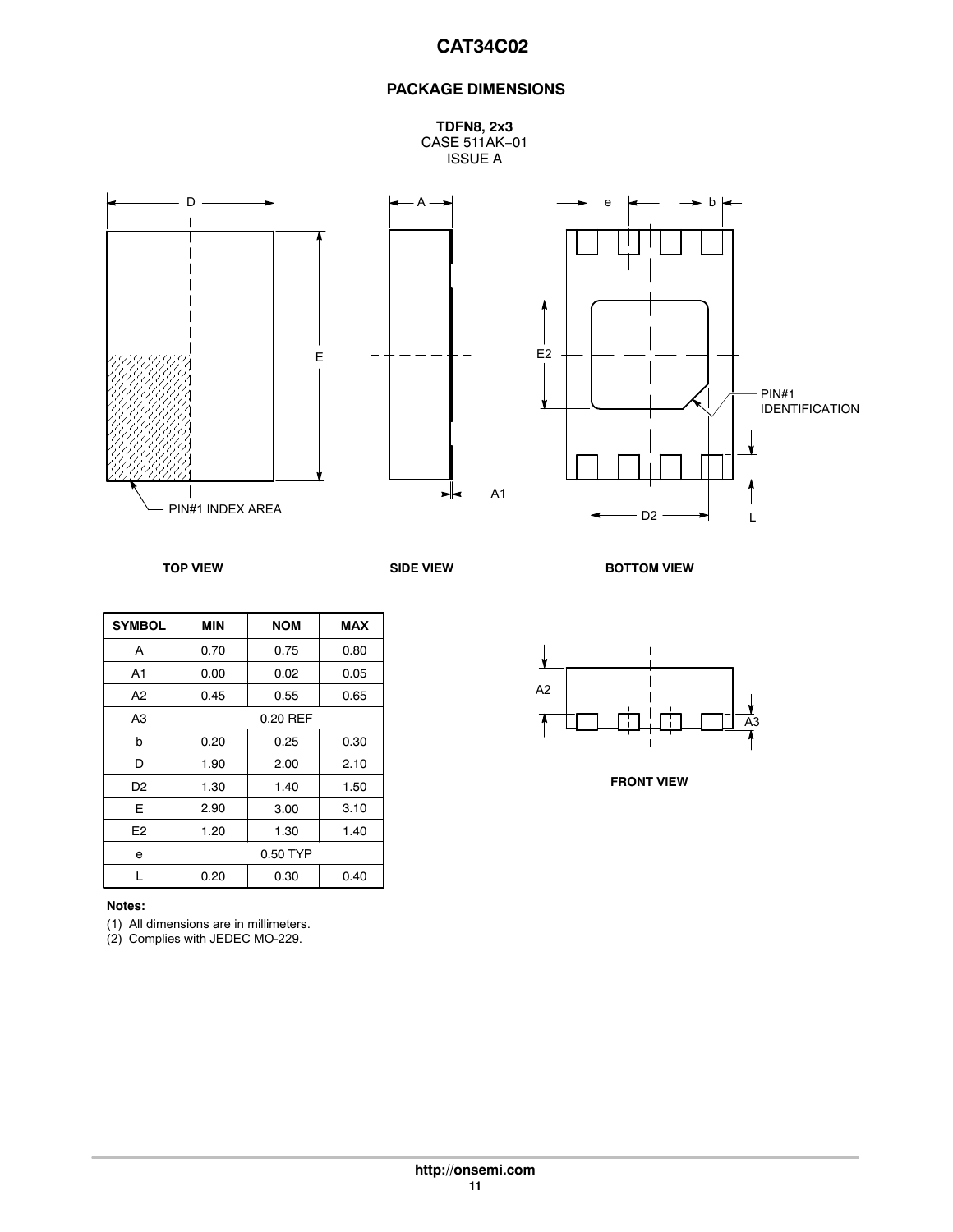## **PACKAGE DIMENSIONS**

**UDFN8, 2x3** CASE 517AX−01 ISSUE O







**TOP VIEW SIDE VIEW**

**BOTTOM VIEW**

| <b>SYMBOL</b>  | MIN       | <b>NOM</b> | <b>MAX</b> |
|----------------|-----------|------------|------------|
| A              | 0.45      | 0.50       | 0.55       |
| A <sub>1</sub> | 0.00      | 0.02       | 0.05       |
| A <sub>3</sub> | 0.127 REF |            |            |
| b              | 0.20      | 0.25       | 0.30       |
| D              | 1.90      | 2.00       | 2.10       |
| D <sub>2</sub> | 1.50      | 1.60       | 1.70       |
| E              | 2.90      | 3.00       | 3.10       |
| E <sub>2</sub> | 0.10      | 0.20       | 0.30       |
| e              | 0.50 TYP  |            |            |
| Κ              | 0.10 REF  |            |            |
| L              | 0.30      | 0.35       | 0.40       |

(1) All dimensions are in millimeters.

(2) Complies with JEDEC MO-229.



**DETAIL A**

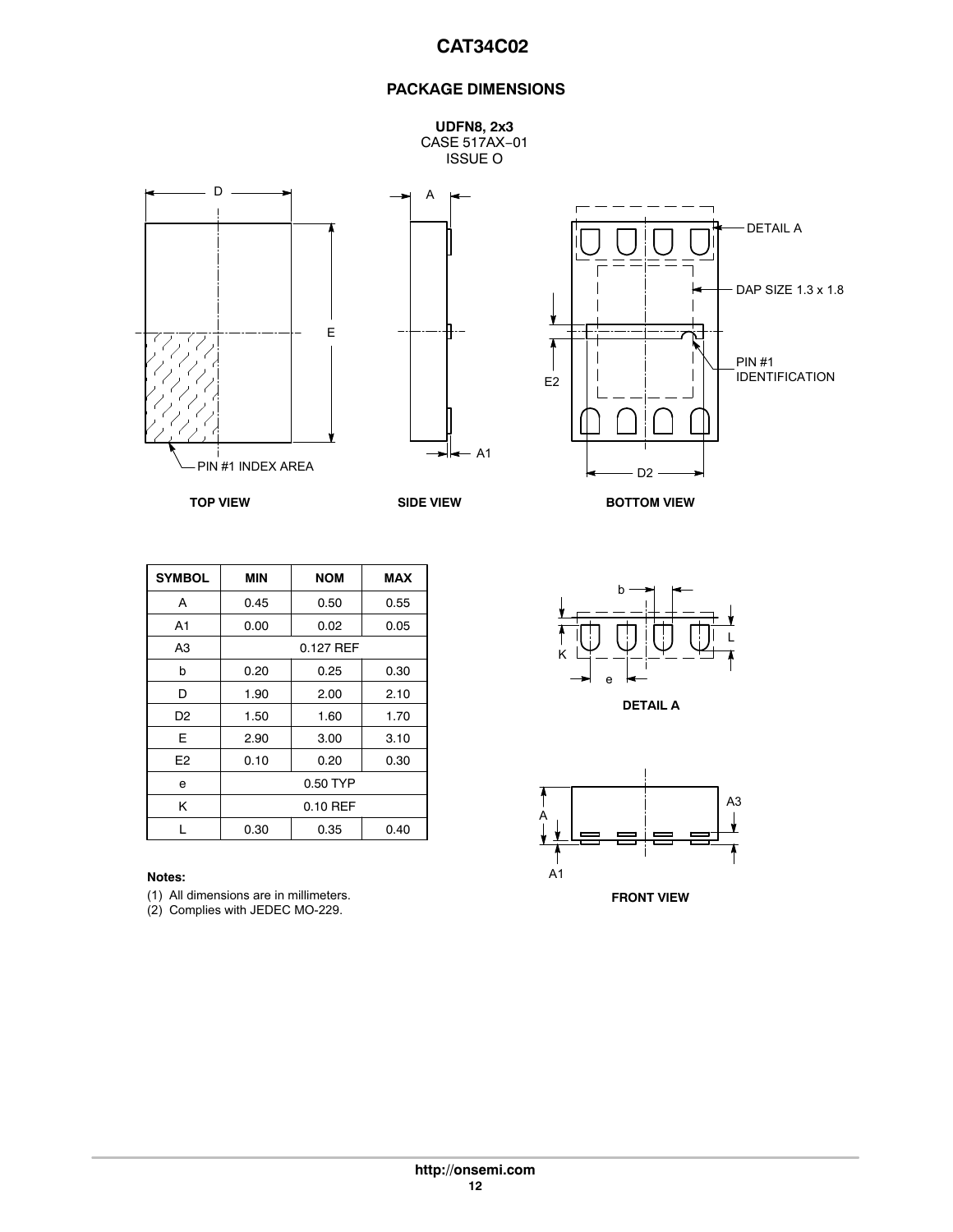## **PACKAGE DIMENSIONS**

**UDFN8, 2x3 EXTENDED PAD** CASE 517AZ−01 ISSUE O







**TOP VIEW SIDE VIEW**

**BOTTOM VIEW**

| <b>SYMBOL</b>  | <b>MIN</b> | <b>NOM</b> | <b>MAX</b> |
|----------------|------------|------------|------------|
| A              | 0.45       | 0.50       | 0.55       |
| A <sub>1</sub> | 0.00       | 0.02       | 0.05       |
| A <sub>3</sub> | 0.127 REF  |            |            |
| b              | 0.20       | 0.25       | 0.30       |
| D              | 1.95       | 2.00       | 2.05       |
| D <sub>2</sub> | 1.35       | 1.40       | 1.45       |
| E              | 2.95       | 3.00       | 3.05       |
| E <sub>2</sub> | 1.25       | 1.30       | 1.35       |
| e              | 0.50 REF   |            |            |
|                | 0.25       | 0.30       | 0.35       |

(1) All dimensions are in millimeters.

(2) Refer JEDEC MO-236/MO-252.

1. ALL DIMENSIONS ARE IN MILLIMETERS.



**FRONT VIEW**



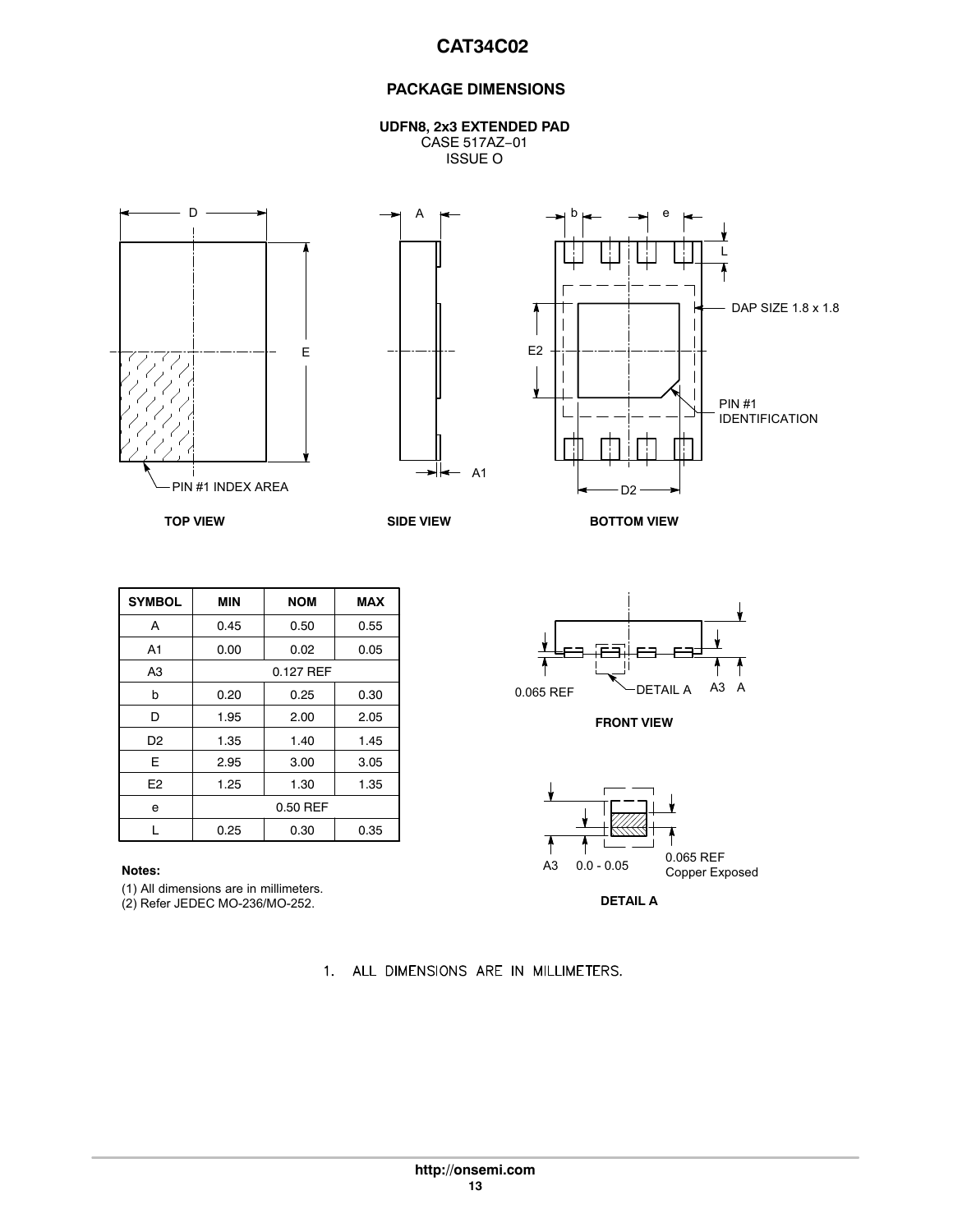## <span id="page-13-0"></span>**Example of Ordering Information**

## **CAT34C02 MATURE PRODUCT** (Note 16)



## **CAT34C02 NEW PRODUCT** (Note 19)



14.All packages are RoHS−compliant (Lead−free, Halogen−free)

15.The standard lead finish is NiPdAu.

16.The device used in the above example is a CAT34C02YI−GT5 mature product (TSSOP, Industrial Temperature, NiPdAu, 5000 pcs / Reel)

17.The TDFN and UDFN packages are available in 4000 pcs/Reel (i.e., CAT34C02VP2I−GT4, CAT34C02HU3I−GT4, CAT34C02HU4I−GT4).

18.The TSSOP (Y) package (i.e., CAT34C02YI−GT5) is available in 5000 pcs / Reel.

19.**The CAT34C02 new product orderable part number requires the letter "A" added at the end of the OPN.**

20.**For the TDFN (VP2) and UDFN (HU3, HU4) packages of CAT34C02 new product, there is NO hyphen in the orderable part number (example: CAT34C02VP2IGT4A)**

21.For additional package and temperature options, please contact your nearest ON Semiconductor Sales office.

22.For information on tape and reel specifications, including part orientation and tape sizes, please refer to our Tape and Reel Packaging Specifications Brochure, BRD8011/D.